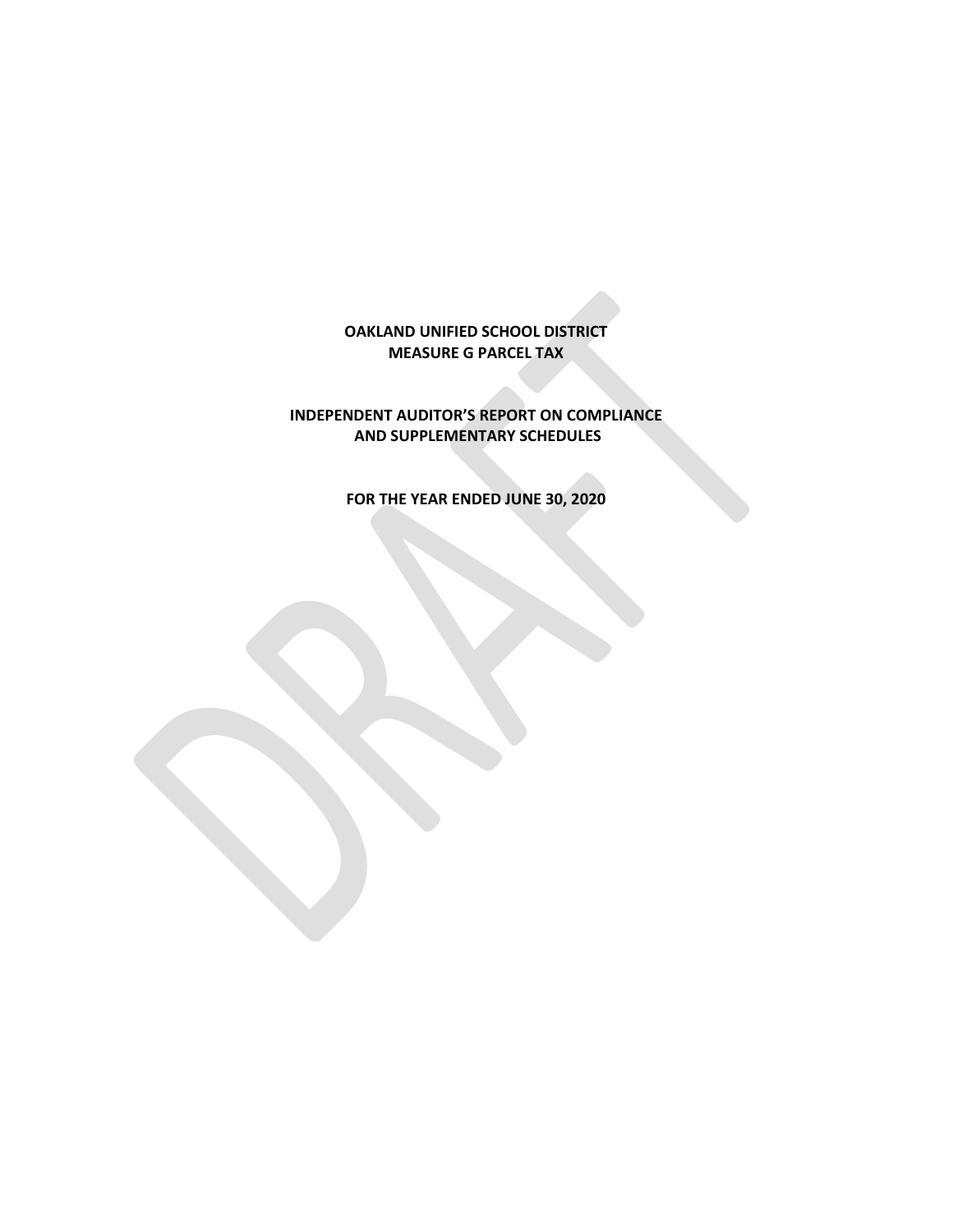## **Independent Auditor's Report**

Board of Education and Measure G Citizens' Oversight Committee Oakland Unified School District

### **Compliance**

We have audited Oakland Unified School District's compliance with the requirements described in the August 27, 2008 Measure G for the year ended June 30, 2020.

## **Management's Responsibility**

Compliance with the requirements referred to above is the responsibility of Oakland Unified School District's management.

## **Auditor's Responsibilit***y*

Our responsibility is to express an opinion on Oakland Unified School District's compliance based on our audit.

We conducted our audit of compliance in accordance with auditing standards generally accepted in the United States of America, and the standards applicable to financial audits contained in *Government Auditing Standards* issued by the Comptroller General of the United States. Those standards require that we plan and perform the audit to obtain reasonable assurance about whether Oakland Unified School District has complied with the compliance requirements as specified in the August 27, 2008 Measure G. An audit includes examining, on a test basis, evidence about Oakland Unified School District's compliance with those requirements and performing such other procedures, as we considered necessary in the circumstances.

We believe that our audit provides a reasonable basis for our qualified opinion. Our audit does not provide a legal determination of Oakland Unified School District's compliance with those requirements.

## **Basis for Qualified Opinion on Compliance with Measure G**

As described in the Appendix I, Summary of Audit Procedures as Item 2, we were unable to obtain sufficient and appropriate audit evidence supporting the compliance of the Oakland Unified School District with the requirements of Measure G. Consequently, we were unable to determine whether Oakland Unified School District complied with those requirements applicable to Measure G.

#### **Qualified Opinion Compliance with Measure G**

In our opinion, except for the possible effects of the matter described in the Basis for Qualified Opinion paragraph Oakland Unified School District complied, in all material respects, with the compliance requirements referred to above that are applicable to the August 27, 2008 Measure G for the year ended June 30, 2020.

#### **Internal Control Over Compliance**

Management of Oakland Unified School District is responsible for establishing and maintaining effective internal control over compliance with the compliance requirements referred to above. In planning and performing our audit, we considered Oakland Unified School District's internal control over compliance to determine the auditing procedures for the purpose of expressing our opinion on compliance, but not for the purpose of expressing an opinion on the effectiveness of internal control over compliance. Accordingly, we do not express an opinion on the effectiveness of District's internal control over compliance.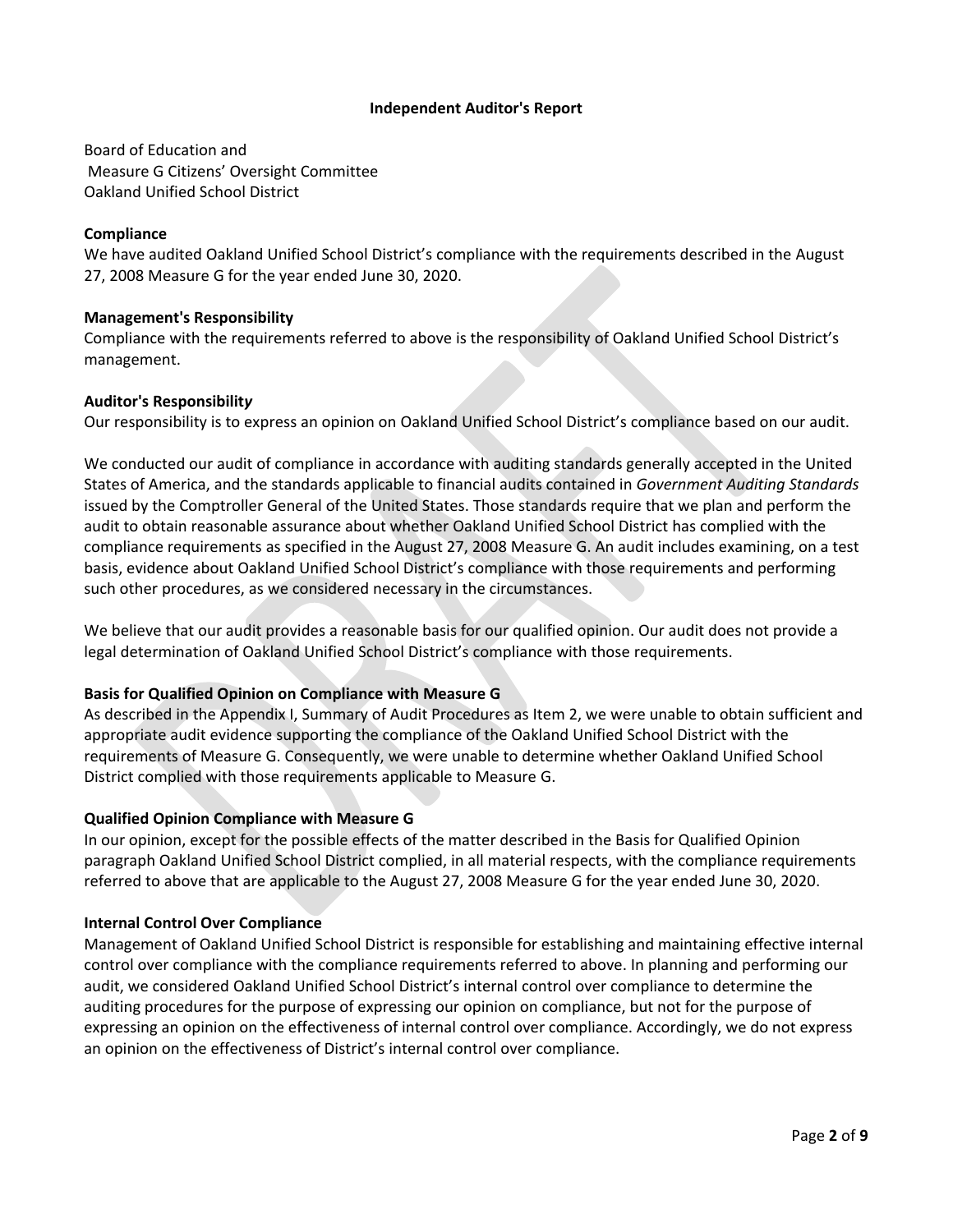A *deficiency in internal control over compliance* exists when the design or operation of a control does not allow management or employees, in the normal course of performing their assigned functions, to prevent, or detect and correct, noncompliance on a timely basis. A *material weakness in internal control over compliance* is a deficiency, or combination of deficiencies in internal control over compliance, such that there is a reasonable possibility that material noncompliance with a compliance requirement will not be prevented, or detected and corrected, on a timely basis.

Our consideration of internal control over compliance was for the limited purpose described in the first paragraph of this section and was not designed to identify all deficiencies in internal control over compliance that might be material weaknesses and significant deficiencies and therefore, material weaknesses and significant deficiencies may exist that have not been identified. We identified a deficiency in internal control over compliance described in the Appendix I, Summary of Audit Procedures as Item 2, that we consider to be material weakness.

The purpose of this report on internal control over compliance is solely to describe the scope of our testing of internal control over compliance and the results of that testing. Accordingly, this report is not suitable for any other purpose.

DATE Menlo Park, California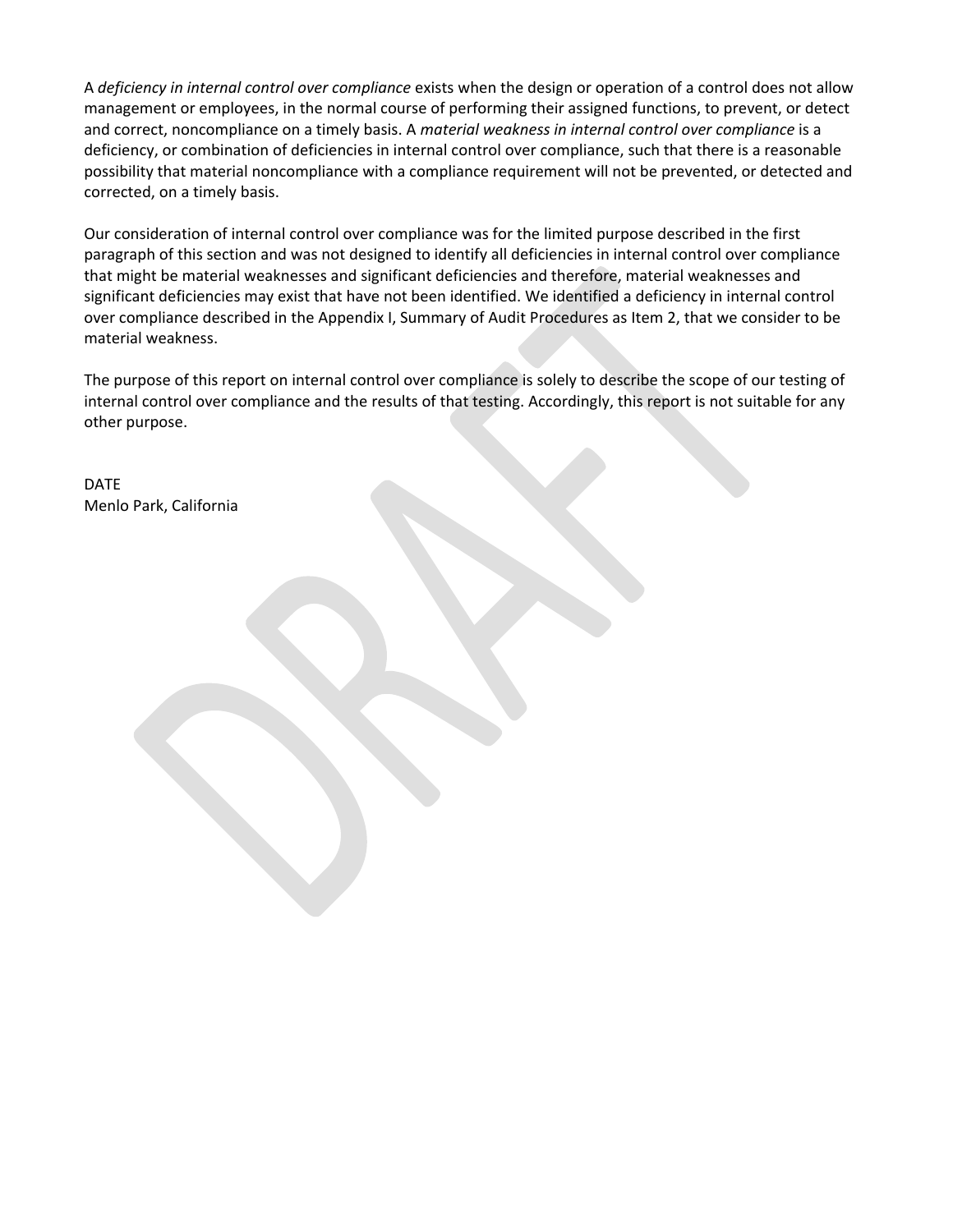**Appendix I**

**Summary of Audit Procedures**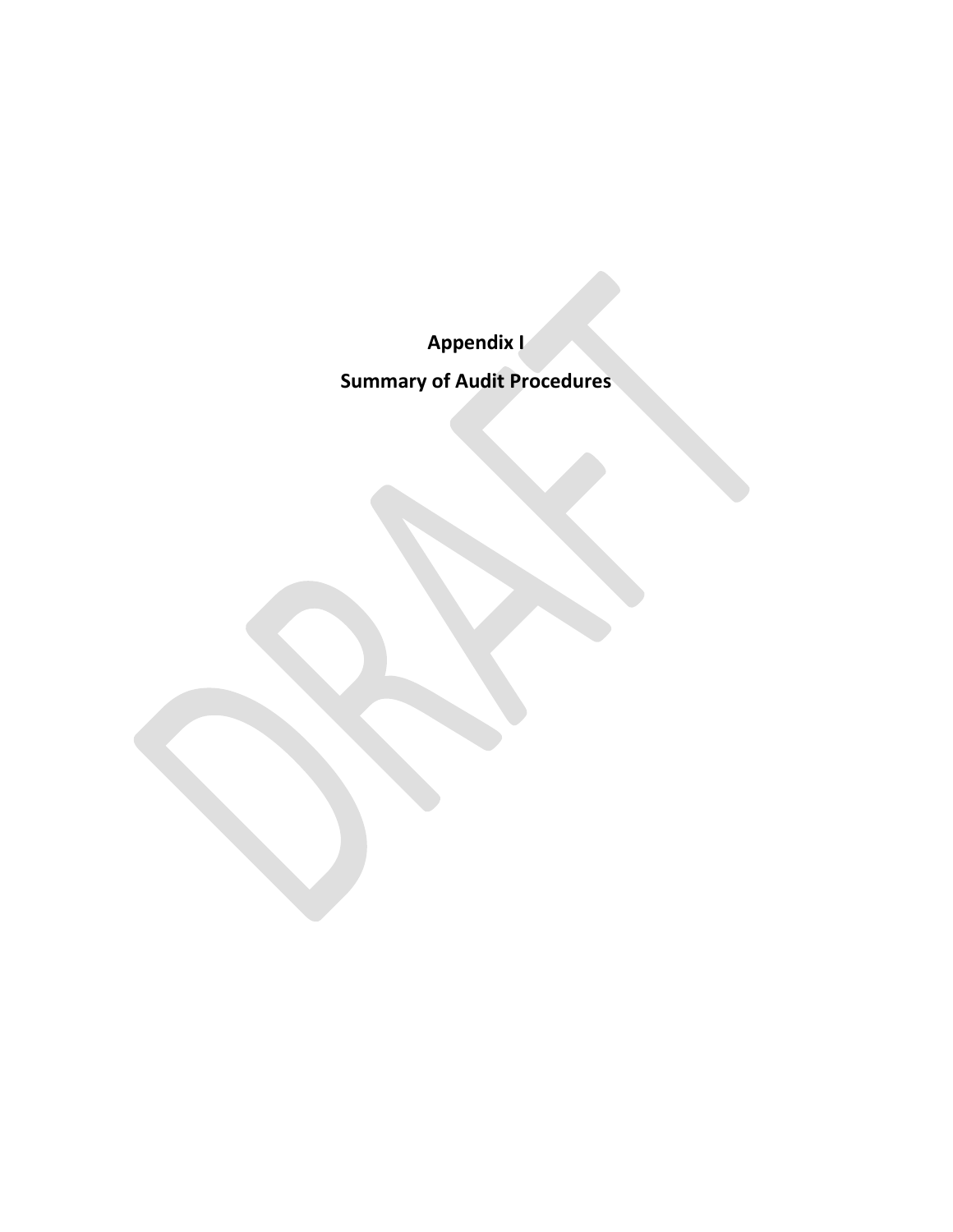The Measure G Parcel Tax, known and referred to as the "2008 Education Parcel Tax Measure" (Measure G) was authorized by an election of the registered voters of the District, held February 5, 2008. Measure G provides for a special tax of \$195 per taxable parcel in the City of Oakland. The tax rate is fixed at \$195 per parcel and provides for low-income exemptions.

# **Goals of Measure G**

- Attract and retain highly qualified teachers.
- Maintain courses that help students qualify for college.
- Maintain up-to-date textbooks and instructional materials.
- Maintain small class sizes in Kindergarten through K-3.
- Maintain after-school academic programs.
- Maintain school library, music and arts programs.

# **Objectives of Our Audit**

- Ensure proceeds and expenditures of the parcel tax are fully accounted in the books and records of the district.
- Ensure expenditures are in support of permissible uses as per the ballot language.
- Ensure that senior citizen exceptions and low-income exemptions are complete, accurate, and supported by source documents.

# **Scope**

• Expenditures funded by Measure G during the fiscal year 2019-20.

# **Methodology and Findings**

The following describes the audit procedures and our related findings.

1. Obtain the itemized reports of parcel tax expenditures prepared by the District and agree to amounts to the general ledger.

Finding – No exceptions were identified from applying this procedure. The Measure G accounting records are complete and include all activity during the fiscal year. The summary financial schedules provided in Appendix II reconcile with the District's accounting records.

2. Review the nature of the expenditures, and review source documents as appropriate, to ensure they were within the permissible uses of the ballot language.

Finding – We analytically reviewed the population of expenditure accounting records to search for transactions outside the scope allowable expenditures. Specific and random transactions were selected for additional audit analysis, which includes reviewing source documents such as invoices, contracts, purchase orders, or payroll records. Our audit sample is representative of the total amount of expenditures funded by Measure G during the year fiscal year. Subjected to additional audit analysis were 77 transactions totaling \$3.4 million as illustrated in the following table:

| Sampled transaction | Amount      | Count |
|---------------------|-------------|-------|
| Payroll and related | \$2,792,992 | 44    |
| Vendor and related  | 648.165     | 33    |
| Total               | 3,441,157   |       |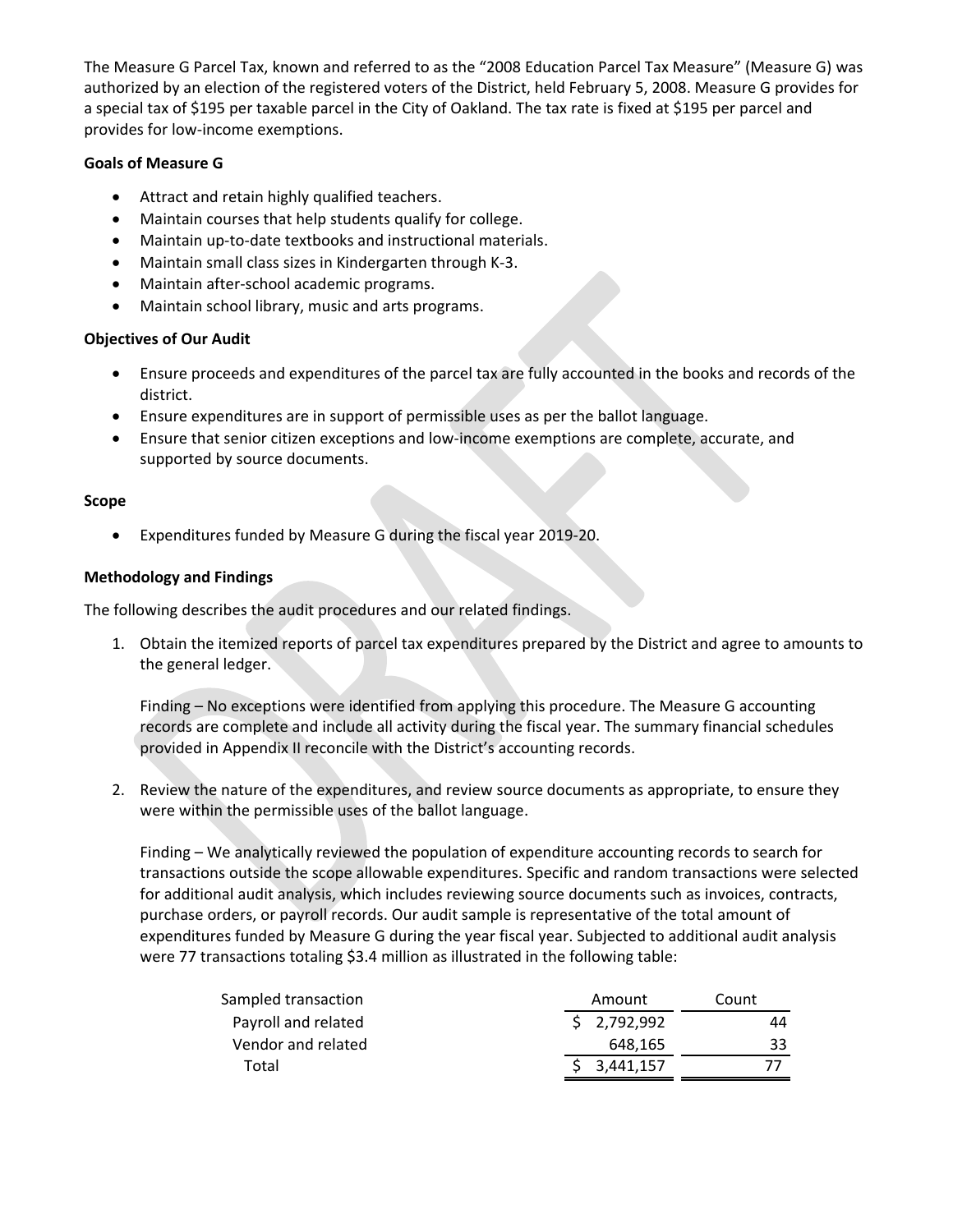The District did not supply documentation to support 14 transactions totaling \$905 thousand as illustrated in the following table:

| Deviations, Incomplete documentation | Amount |                          | Count                    |  |
|--------------------------------------|--------|--------------------------|--------------------------|--|
| Payroll and related                  |        | 904.991                  | 14                       |  |
| Vendor and related                   |        | $\overline{\phantom{0}}$ | $\overline{\phantom{0}}$ |  |
| Total                                |        | 904.991                  | 14                       |  |
|                                      |        |                          |                          |  |

3. Examine supporting documentation to confirm the amount of Measure G Parcel Tax revenues received.

Finding – No exceptions were identified from applying this procedure. Current year revenues of \$20,727,416 are correctly recorded into the accounting records of Measure G.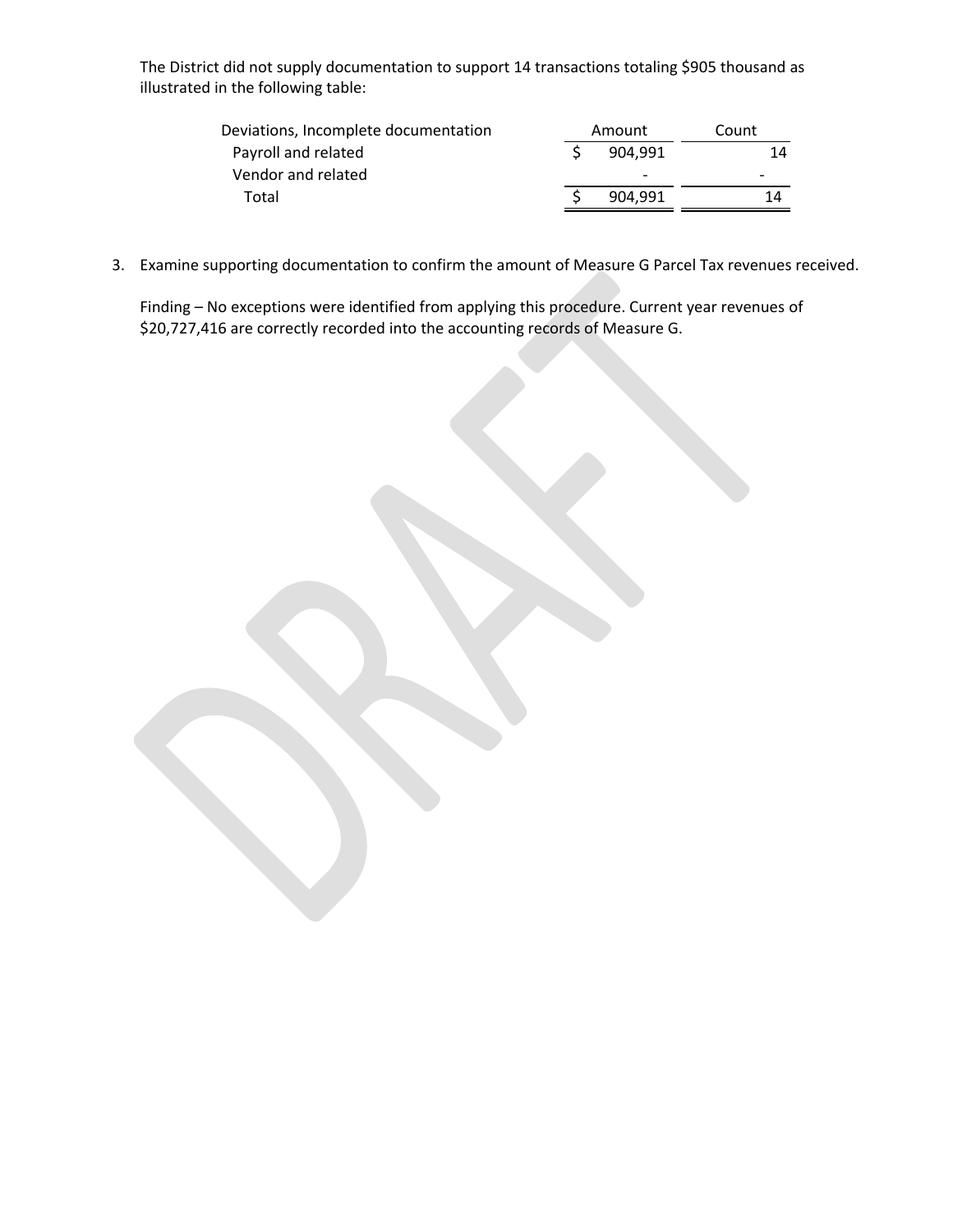**Appendix II**

**Summary financial schedules**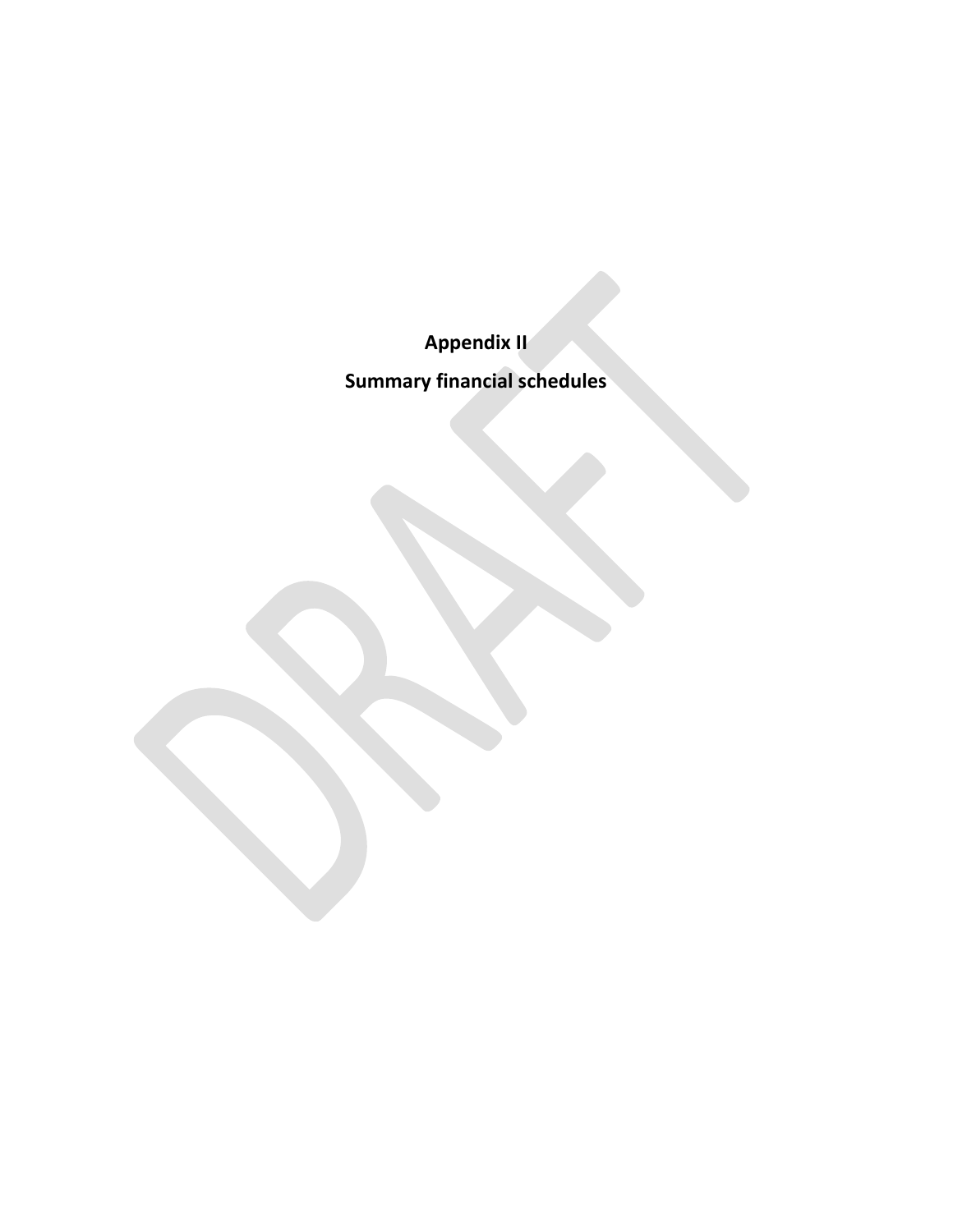# **Table 1, Schedule of Balance Sheet Accounts for the Year Ended June 30, 2020**

| Assets                                    |         |
|-------------------------------------------|---------|
| Cash in County Treasury                   | 127,359 |
| <b>Total Assets</b>                       | 127,359 |
|                                           |         |
| Liabilities and Fund Balance              |         |
| <b>Accrued Expenditures</b>               | 127,359 |
| Fund Balance - restricted for Measure G   |         |
| <b>Total Liabilities and Fund Balance</b> | 127,359 |
|                                           |         |